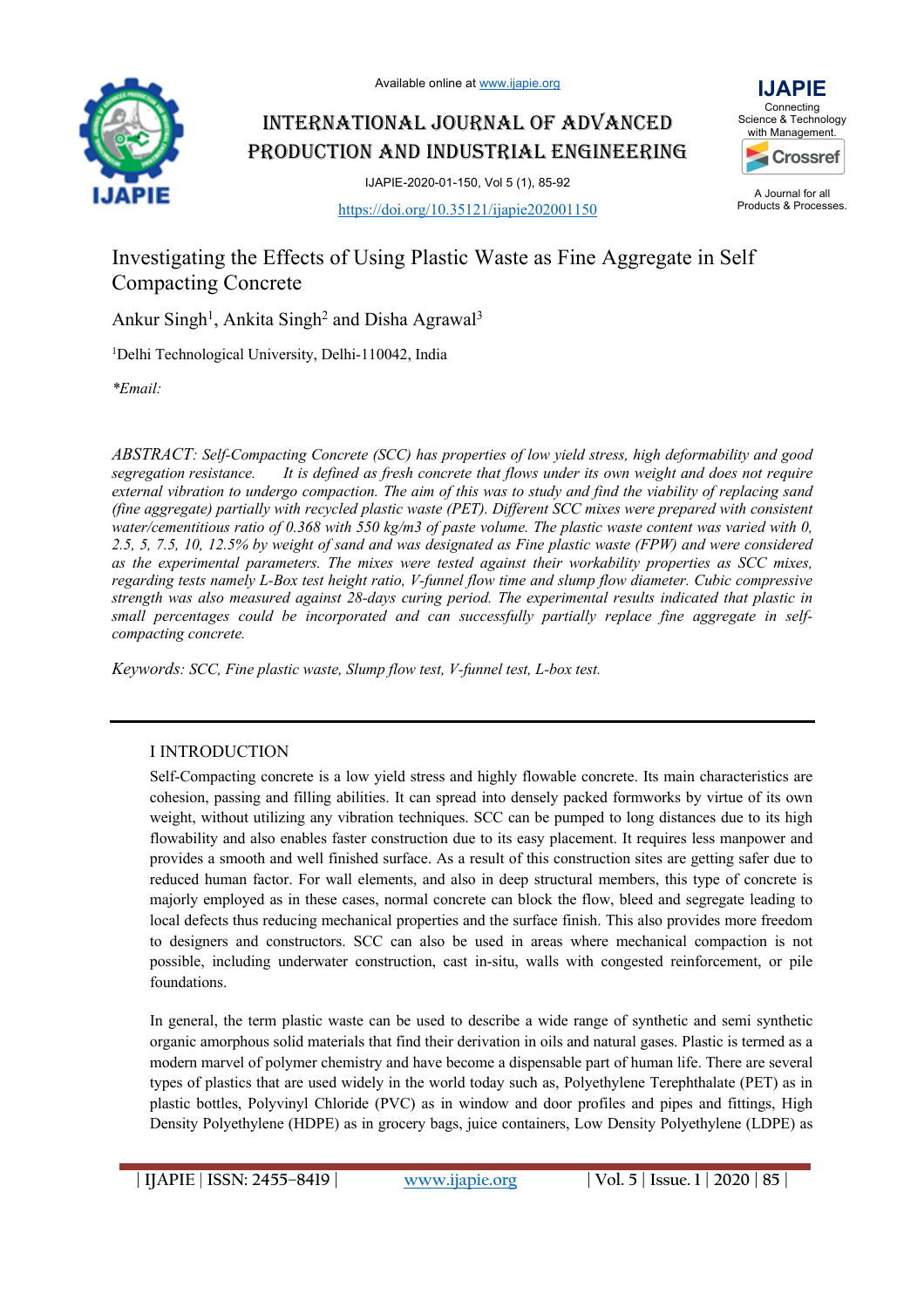#### *Ankur Singh et al., International Journal of Advanced Production and Industrial Engineering*

in food storage containers, Polypropylene (PP) as in liners for diapers and sanitary pads and hot food containers, Polystyrene (PS) as in egg cartons and disposable cups, Miscellaneous plastics as in polycarbonate and acrylic. The wide variety in plastic products has led to overflow of plastic products in the world and with this the amount of plastic waste generated is rapidly increasing. This plastic waste does not breakdown under the action of natural processes and remains as it is in the environment for thousands of years. The environment is getting polluted day by day with the increasing use of plastic. The best solution is to recycle and reuse. The construction industry proves to be a great solution for an efficient reuse and disposal of this plastic waste. Using plastic waste in the concrete mix not only helps in reducing waste, but is also found to enhance some of the properties of concrete. There have been many researches that have investigated the effect of plastic on concrete. Bala Rama Krishna (IJCIET-2018) concluded that replacement of sand with 30% HIPS (High Impact

Polystyrene Plastic) granules reduced approximately 10% of the compressive strength compared to normal SCC [1]. Ashok kumar (IJCESR-2018) studied the that replacing sand with plastic in normal concrete of upto 20% did not have a huge negative effect on consistency of fresh concrete properties, average reduction recorded in hardened concrete properties were 25.2%, 22.76% and 13.6% relative to compressive strength, modulus of elasticity and flexural strength values respectively [2]. Adewumi John Babafemi (MDPI-2018) investigated and found that plastic as aggregate leads to an increase in air content and a reduction in compressive strength. The ductility of the concrete also increases upto 50%, however the fracture energy reduces with the increase in plastic content [3]. Nayan N (JETIR-2017) investigated in using E-plastic waste material in partial replacement of coarse aggregate varying from 5% to 30% found out that fresh properties relative to slump flow, L box height ratio and V funnel test all satisfied the guidelines of SCC found in EFNARC. All properties saw decrease in values as the replacement % were increased [4]. Through this study we seek to discover the effect of replacing fine aggregate in selfcompacting concrete with recycled plastic (PET & PVC) waste. Sand was replaced in 5 different contents of waste of 2.5, 5, 7.5, 10, 12.5% by weight. The plastic waste taken is passed through a 1mm sieve and can be categorized as Fine Plastic Waste (FPW). The mixes were investigated in relation of workability in terms of slump flow diameter, L box height ratio and V-funnel time. 28-days cubic compressive strength was also tested for all the mixes.

## II EXPERIMENTAL STUDY

2.1 Material Properties

**CEMENT:** Ordinary Portland Cement OPC 53 (Wonder Cement) was used. Following were the tested

properties of cement:

| Normal Consistency $(\%)$ | 34%                |
|---------------------------|--------------------|
| Initial Setting Time      | $29.5 \text{mins}$ |
| Final Setting Time        | 600mins            |
| Specific Gravity          | 3.15               |

#### **Table: 1** Cement properties

**| IJAPIE** | **ISSN: 2455–8419 | www.ijapie.org | Vol. 5 | Issue. 1 | 2020 | 86 |**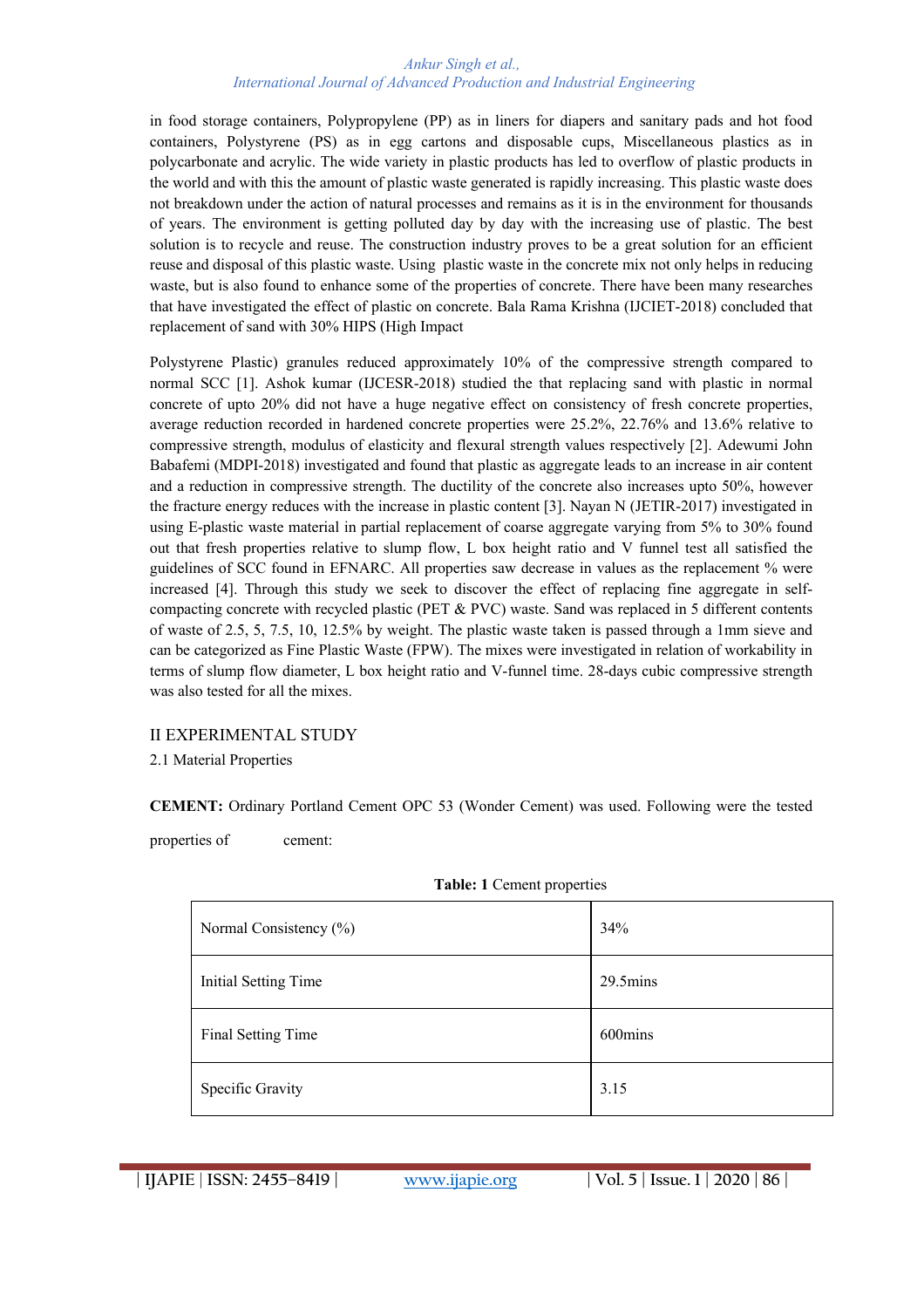#### *Ankur Singh et al., International Journal of Advanced Production and Industrial Engineering*

| Fineness of Cement | 4.14 |
|--------------------|------|
|                    |      |

**AGGREGATES:** Coarse aggregate of size 10mm was used and was obtained from Kotputli while the

fine aggregate was obtained from Charkhi Dadri.

#### **Table: 2** Aggregate Properties

| Ingredient | Sp. Gr | $WA$ (%) |
|------------|--------|----------|
| FA         | 2.72   | 1.17     |
| CA(10mm)   | 2.80   | 0.40     |

**ADMIXTURE:** A poly-carboxylic ether type of superplasticizer was used in order to improve the mixes'

workability. It acts by steric hindrance effect.

|  |  |  | Table: 3 Admixture properties |  |  |
|--|--|--|-------------------------------|--|--|
|--|--|--|-------------------------------|--|--|

| Name                    | MasterGlenium SKY 8233 |
|-------------------------|------------------------|
| <b>Relative Density</b> | 1.08 at $25^{\circ}$ C |
| pH                      | $\geq 6$               |

Plastic Waste: Plastic (PET) was gathered which included bottles of soft drink, one-time use bottles. PVC waste was gathered from construction sites and abandoned houses. The gathered waste was put into a pulverizing machine and was sieved using 1mm sieve, the plastic passing through the sieve was then collected to prepare the mixes.

| Specific Gravity | 1.32    |
|------------------|---------|
| Shape            | Angular |
| WA (%)           | 0.2     |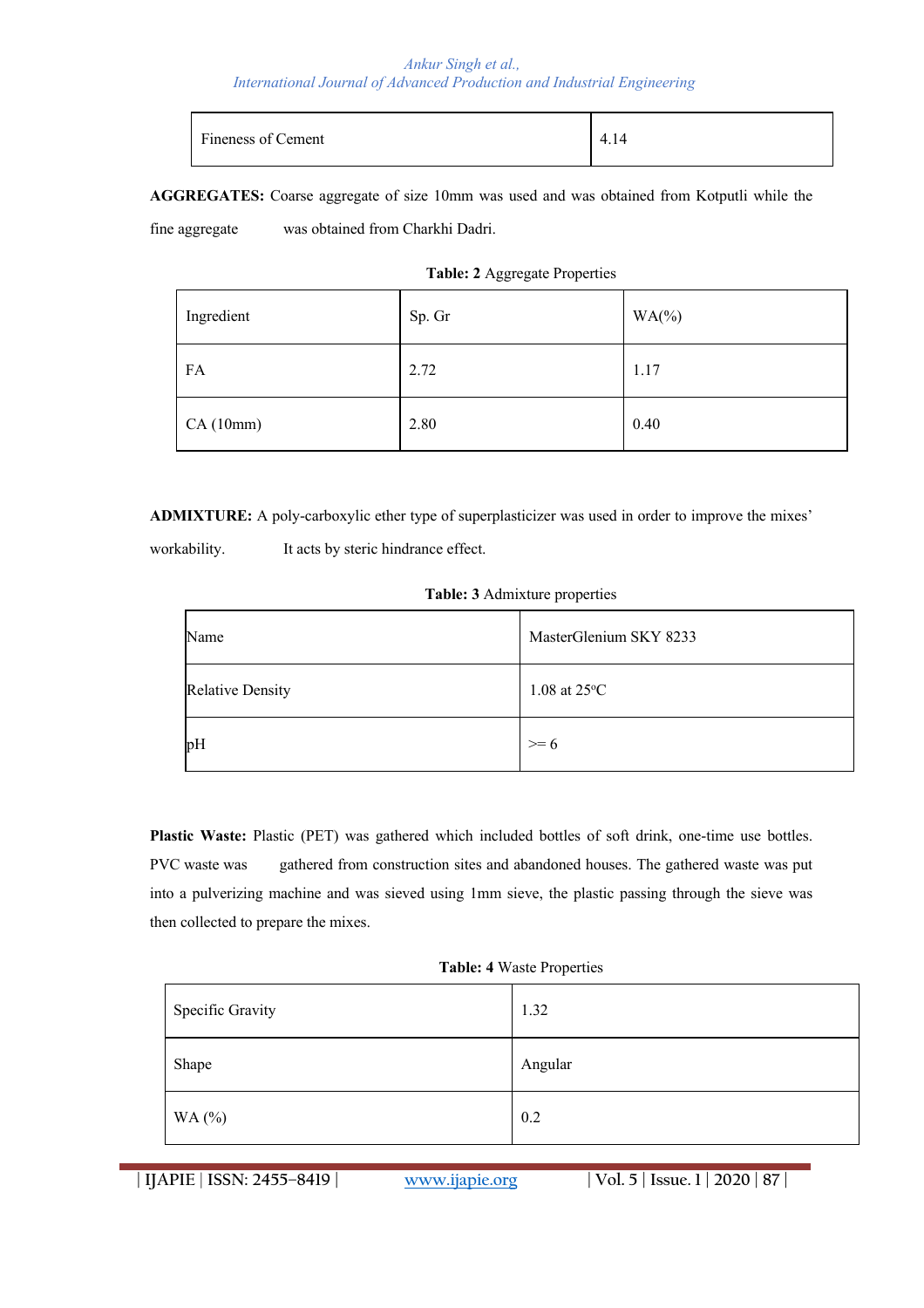## 2.2 Mixture Design

Mixes incorporating plastic wasted were designed having a constant water/cementitious ratio of 0.368 and paste volume of 550 kg/m<sup>3</sup>, Class F Fly ash was used (27% of cement content by weight). Fine aggregate was replaced with plastic waste at 5 designated contents of 2.5, 5, 7.5, 10, 12.5% by weight of fine aggregate. Total of 5 different SCPWC mixes were prepared along with the reference SCC mix. Shown in Table 4.

| Mix ID           | SCC              | 2.5FPW  | 5FPW   | 7.5FPW  | 10FPW | 12.5FPW |
|------------------|------------------|---------|--------|---------|-------|---------|
| W/C              | 0.368            | 0.368   | 0.368  | 0.368   | 0.368 | 0.368   |
| <b>Cement</b>    | 400              | 400     | 400    | 400     | 400   | 400     |
| <b>PFA</b>       | 150              | 150     | 150    | 150     | 150   | 150     |
| C.A. (10mm)      | 816              | 816     | 816    | 816     | 816   | 816     |
| F.A.             | 787              | 767.325 | 747.65 | 727.975 | 708.3 | 688.625 |
| <b>Admixture</b> | 4.4              | 4.4     | 4.4    | 4.4     | 4.4   | 4.4     |
| Water            | 215              | 215     | 215    | 215     | 215   | 215     |
| <b>FPW</b>       | $\boldsymbol{0}$ | 19.675  | 39.35  | 59.025  | 78.70 | 98.375  |

**Table: 5** Mix proportions for self-compacting plastic waste concrete (kg/m <sup>3</sup> <sup>3</sup>)

## 2.3 Testing Procedure

All the tests that were conducted following the guidelines and proper safety procedures. Testing of the fresh properties of SCC mixes were carried out by following the guidelines in EFNARC (2005) [5]. The lower and upper limits for EFNARC classes for the V-funnel (measures the flow time i.e. viscosity), Slump flow (measures the total spread i.e. filling ability), and L-box test (measures the passing ratio i.e. passing ability) are given below in Table: 6, 7 and 8 respectively. The average of the three samples was considered for compression test results, as per IS.516.1959 [6].

#### **Table: 6** Viscosity classes

| <b>Class</b> | T50(s) | V-funnel time (s) |
|--------------|--------|-------------------|
|--------------|--------|-------------------|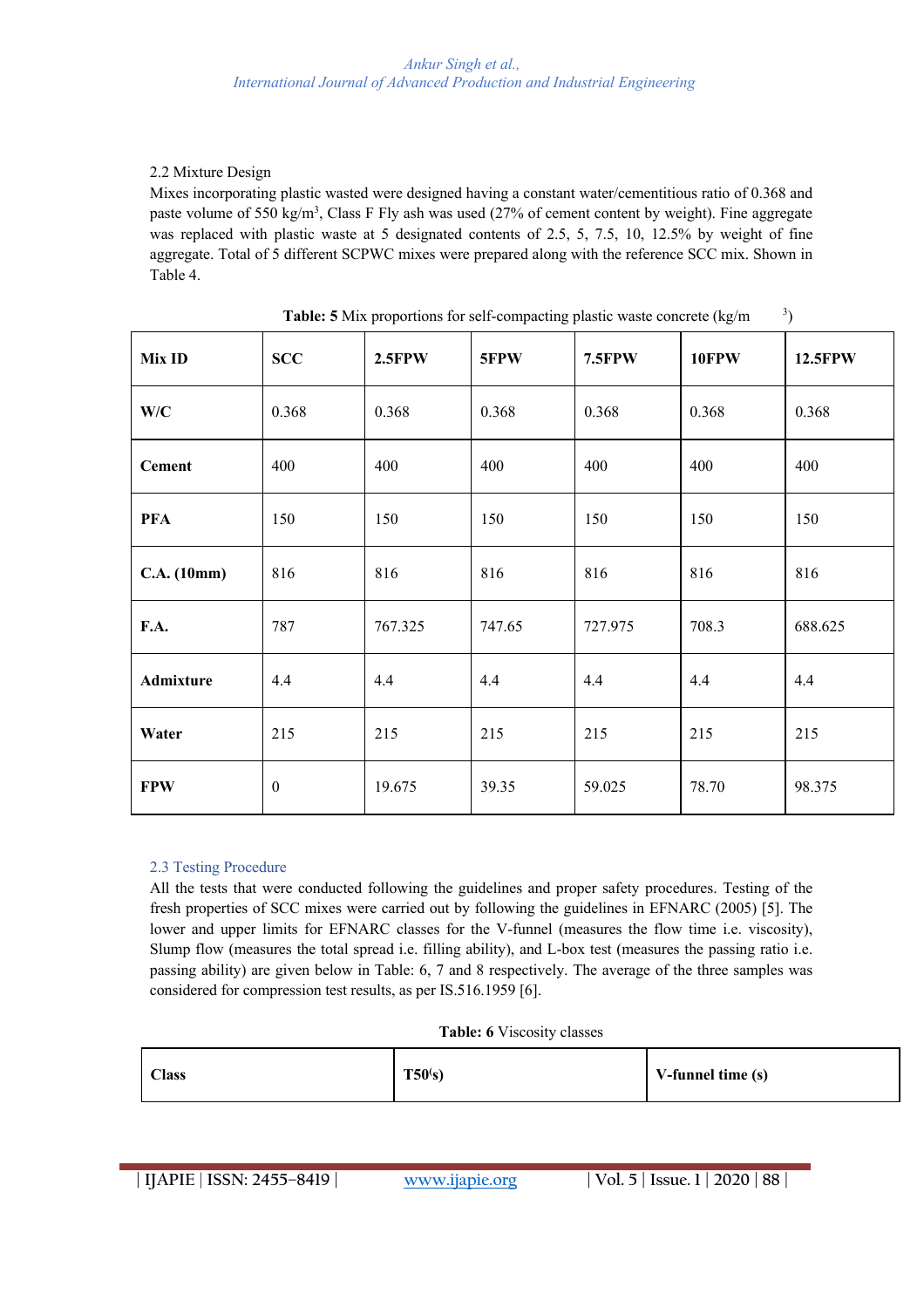*Ankur Singh et al., International Journal of Advanced Production and Industrial Engineering*

| VS1/VF1         | $\leq=2$ |                                          | $\leq=8$ |  |
|-----------------|----------|------------------------------------------|----------|--|
| VS2/VF2         | $\leq=2$ |                                          | $9 - 25$ |  |
|                 |          | Table: 7 Slump flow classes              |          |  |
| <b>Class</b>    |          | Slump flow (mm)                          |          |  |
| SF1             |          | 550-650                                  |          |  |
| SF <sub>2</sub> |          | 660-750                                  |          |  |
| SF3             |          | 760-850                                  |          |  |
|                 |          | Table: 8 Passing ability classes (L-box) |          |  |
| <b>Class</b>    |          | Passing ability                          |          |  |
| PA1             |          | $>=0.8$ with 2 rebars                    |          |  |
| PA <sub>2</sub> |          | $>= 0.8$ with 3 rebars                   |          |  |

## **3 Results and discussions**

## 3.1 Slump Flow diameter

The slump flow diameter test is used to measure the filling ability, or the horizontal free flow of selfcompacting concrete. The slump flow diameter of the reference SCC mix came out to be 685mm which was determined as the average of the measured diameters of the concrete flowed. The slump values of SCPWC mixes were in the range of 680-630mm. As per the results of the test, it is seen that the selfcompacting concrete with plastic waste as fine aggregate replacing up-to 7.5% aggregate comes under the classification of SF2, and thus, as per the guidelines it can be successfully used for walls and columns. Mixes with 10 and 12.5% of plastic waste are classified under. The slump flow diameter followed the trend of decreasing with increasing content of plastic waste. This is illustrated in the Fig1.

The results obtained indicates that the produced mixes fulfill the criteria of self-compacting concrete provided by EFNARC. It was observed that slump value decreased by 9.4% at 12.5% replacement ratio of plastic waste.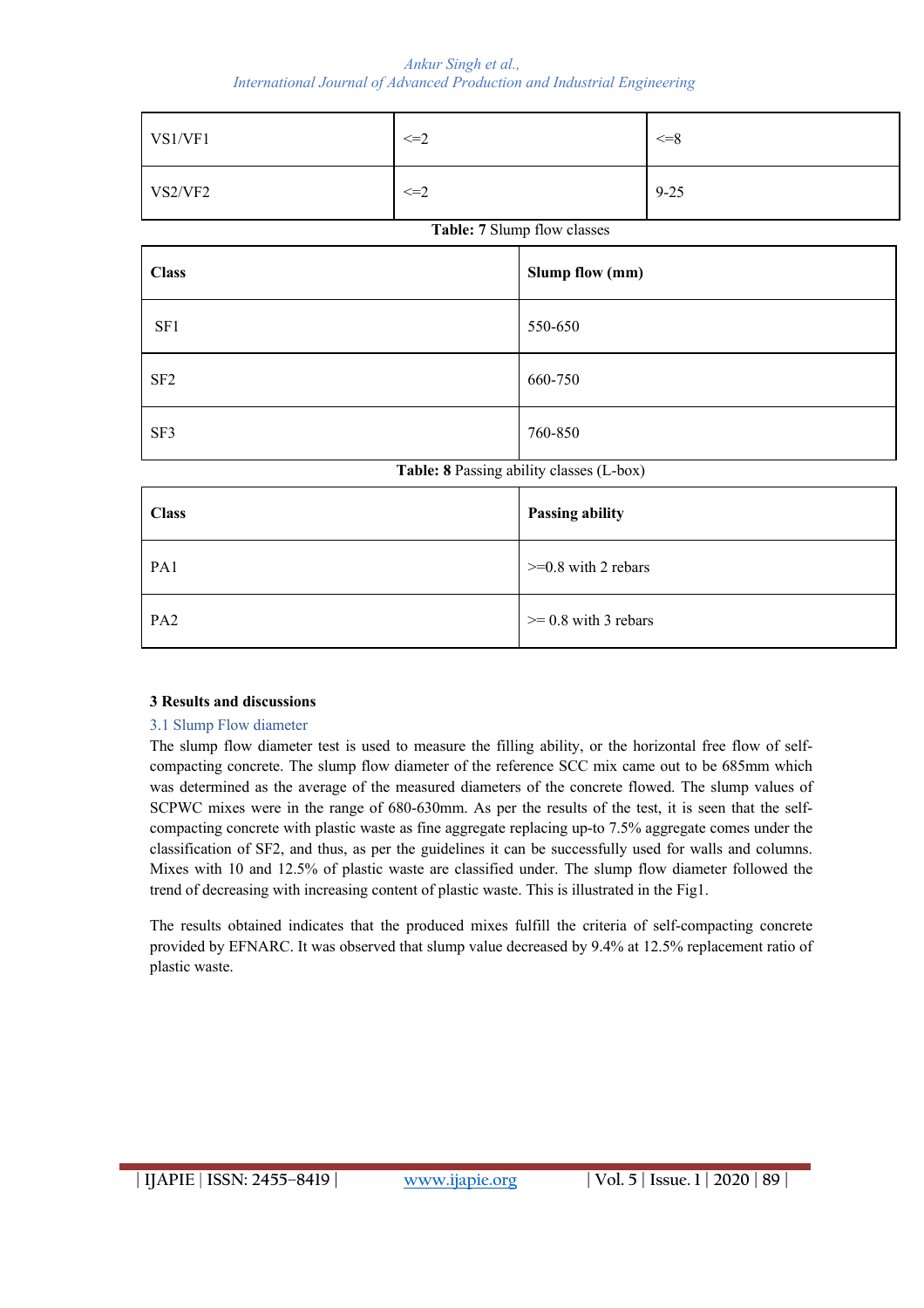*Ankur Singh et al., International Journal of Advanced Production and Industrial Engineering*



**Fig: 1** Variation of slump flow diameter with respect to plastic waste content

#### 3.2 V-funnel flow times

The V-funnel test is used to determine the flowability, or the filling ability of the concrete with maximum size of

20mm of aggregate. The V-funnel flow time of the reference SCC mix came out to be 8.3s. As illustrated in Fig2, the V-funnel flow times of the SCPWC mixes increases when plastic waste content is increased. Moreover, the concrete mix comprising of only 2.5FPW and the reference SCC mix is classified as VF1 class, and replacing aggregate with plastic waste in concrete drops the viscosity class to VF2. The results indicate that all the resulting mixes provide the

self-compacting criteria, with regards to EFNARC (2005).



**Fig: 2** Variation of V-funnel flow times with respect to Plastic Waste Content

#### 3.3 L-Box height ratio test

The L-Box height ratio test is used to determine the passing and filling ability of self-compacting concrete. This test is carried out using a 3 bar L-box test. For reference mix, the L-box height ratio was 0.854 and upon replacement of fine aggregate with plastic we find that only the mix with designated content of 12.5% of plastic waste did not fulfill the criteria of self-compacting concrete regarding to EFNARC (2005) and rest were in the specified range as displayed in

Fig3. A L-box ratio of 1.0 indicates that the fluid behavior of self-compacting concrete is ideal. L-box ratio for 12.5FPW mix decreased by 10.5% when compared to the reference SCC mix.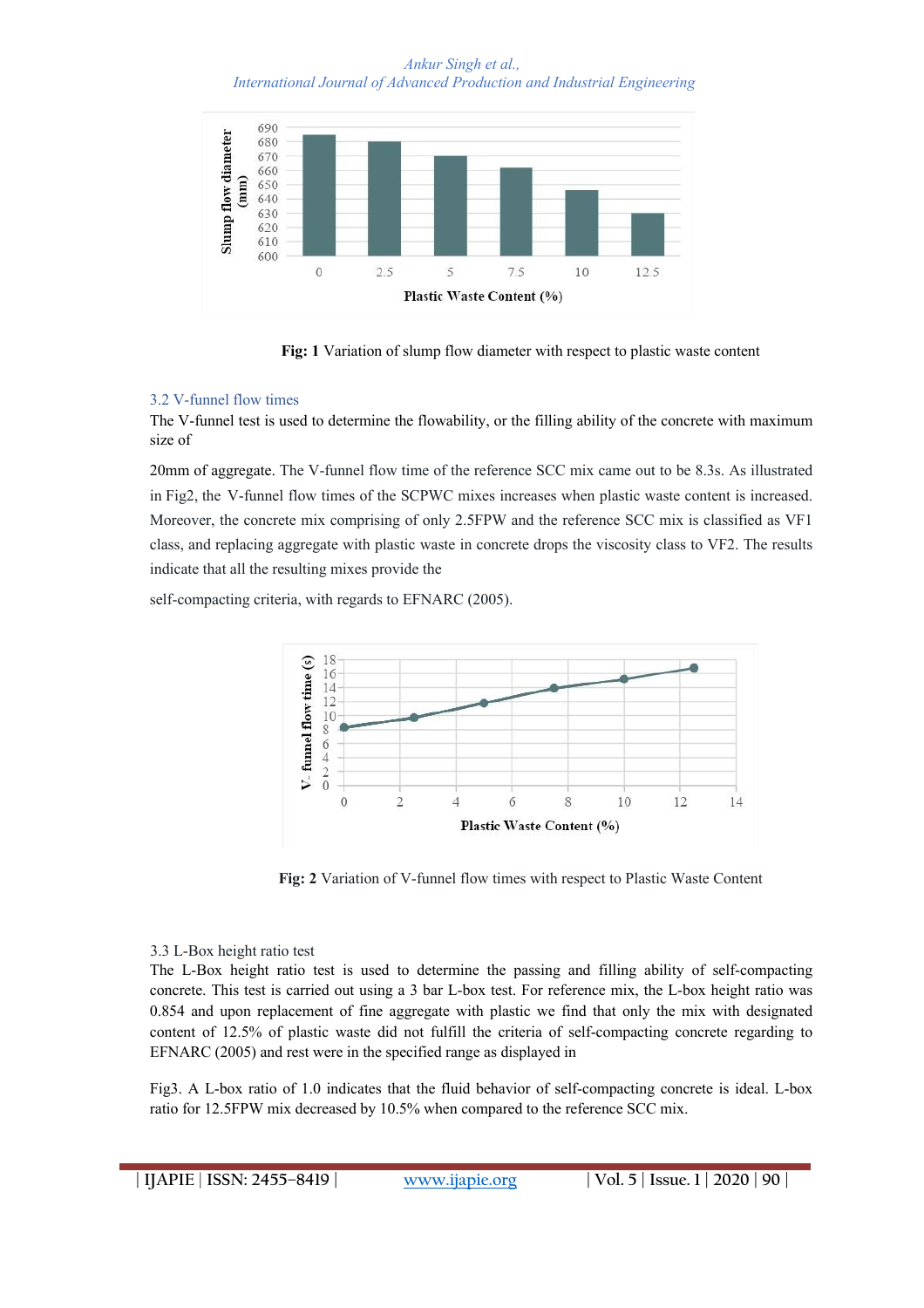*Ankur Singh et al., International Journal of Advanced Production and Industrial Engineering*



**Fig: 3** Variation of L-box height ratios with respect to plastic waste content

## 3.4 Compressive Strength Test

Specimens of 150x150x150mm were filled and casted with respect to all the mixes. For 28 days, curing is done, proceeded by destructive testing done in an UTM. For each plastic waste mix 3 cubes were tested and the average of those values was taken cubic compressive strength for that mix. The results are illustrated in Fig4 and they show that increasing the plastic waste in the mixes decreases the strength of the mix. However, mixes up-to 7.5% FPW can still be classified as M40 grade of concrete and use for such purposes as these values are greater than the target strength for M40 grade calculated during mix design.

## **Compressive Strength = Load / Cross-sectional Area**



Fig: 4 Variation of 28day compressive strength with respect to plastic waste content.

## IV CONCLUSIONS

The above investigation concludes the following:

At a replacement ratio of even 7.5%, the SCC mix exhibited considerable compressive strength with respect to the reference mix and can be used as a viable option which could save almost 60kgs of plastic being dumped to landfills for every cubic meter of concrete laid.